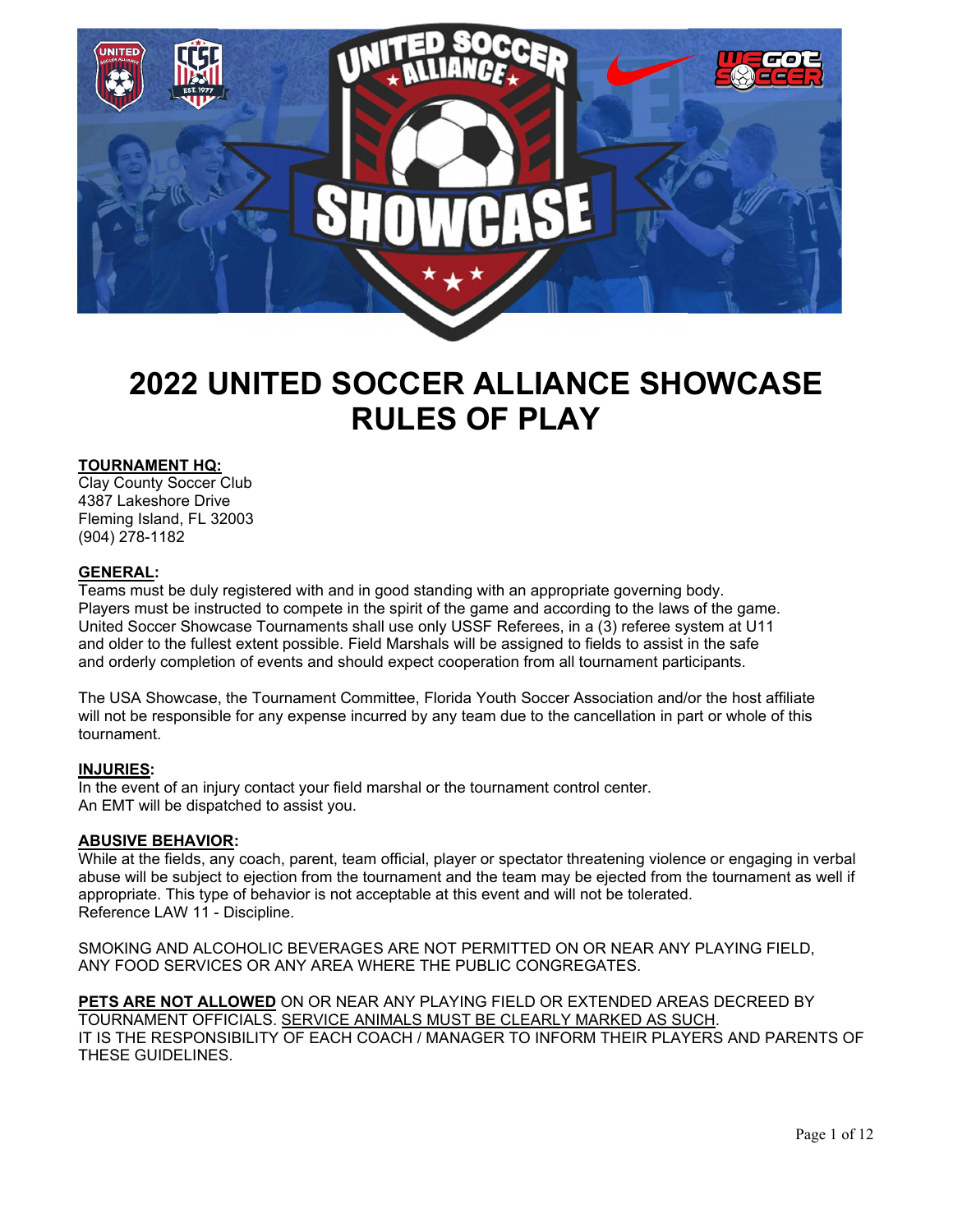## PLAYER AGE and ELIGIBIITY:

Age Determination: the player's playing age is determined by the following USYS guidelines for 2020/2021

| Age Division                     | <b>Birth Year Range</b> | Max Roster | <b>Guest Player Limit **</b> |
|----------------------------------|-------------------------|------------|------------------------------|
| Under 09 Girls and Boys Division | <b>Born in 2013</b>     | 12         |                              |
| Under 10 Girls and Boys Division | <b>Born in 2012</b>     | 12         |                              |
| Under 11 Girls and Boys Division | <b>Born in 2011</b>     | 16         |                              |
| Under 12 Girls and Boys Division | <b>Born in 2010</b>     | 16         |                              |
| Under 13 Girls and Boys Division | <b>Born in 2009</b>     | 22         |                              |
| Under 14 Girls and Boys Division | <b>Born in 2008</b>     | 22         |                              |
| Under 15 Girls and Boys Division | <b>Born in 2007</b>     | 22         | 3                            |
| Under 16 Girls and Boys Division | <b>Born in 2006</b>     | 22         | 3                            |
| Under 17 Girls and Boys Division | <b>Born in 2005</b>     | 22         | 3                            |
| Under 18 Girls and Boys Division | <b>Born in 2004</b>     | 22         | 3                            |
| Under 19 Girls and Boys Division | <b>Born in 2003</b>     | 22         | 3                            |

Each team will be allowed to have guest players, who are properly registered through their National and State Association, Federation, or any other USSF affiliated organization.

FYSA teams and players must follow FYSA Rule 208 "Guest Playing" and will not be allowed to guest play with or have guest players from a non-USYS affiliate organization.

Crossover between USSF affiliates and FIFA Federations will be allowed except as stated in FYSA Rule 208.

Guest players must have permission to participate/travel from their National and State Association, Federation, School or any other USSF affiliated organization.

Players may **not** play for more than one team in the tournament.

## CONCUSSION Policy, Per Florida Statute FS 9430438 (enacted 2012)

Pursuant to Florida Statutes (FS 943.0438) Florida in 2012 enacted a very stringent Head Injury and Concussion Law. If the referee (or Assistant Referee) believes that, in his/her opinion, a player has suffered a head injury or possible concussion, the match must be topped IMMEDIATELY.

The injured player if able to leave the field on their own must be escorted to their coach and the coach must be told that player cannot return for the duration of the match.

If a trainer is brought onto the field because a player is incapacitated, the referee must still notify the coach that the player can not return to the game. It is the responsibility of the coach and the player's parent(s) or legal guardians to seek medical attention.

The player may not resume participation until he/she has been cleared by a medical doctor. The Referee HAS NO FURTHER responsibility beyond removing the player from the match in which the payer was injured. The referee crew must ensure, that UNDER NO CIRCUMSTANCES or due to the appeal from any coaching staff that the player is permitted to return to the game.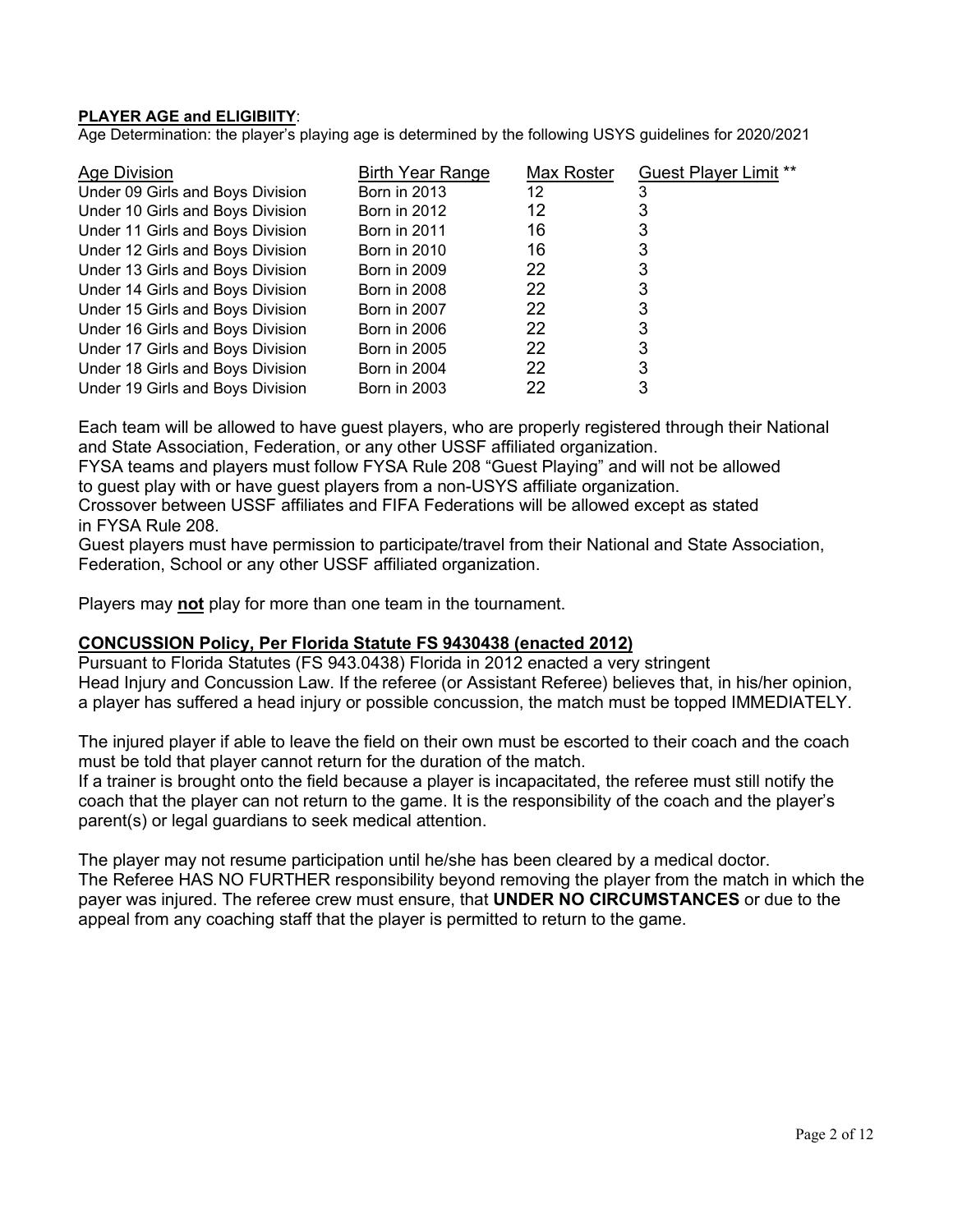## HEADING GUIDELINES:

In accordance with the recent U.S. Soccer recommendations on concussion risk management: FYSA has eliminated heading in matches for player's age 10-years-old and younger.

- Deliberate heading is not allowed in age groups U11 and younger.
- If a U11 or younger player deliberately heads the ball in a game, an indirect free-kick will be awarded to the opposing team from the spot of the infraction.
- If a deliberate header of a U11 or younger player occurs within the goal area, the indirect free-kick should be taken on the goal line parallel to the goal line at the nearest point to where the infraction occurred.

## LAWS OF THE GAME

- a. All games shall be played under the laws set forth by F.I.F.A., except as modified by these rules.
- b. US Soccer rules requiring the exclusive use of US Soccer registered referees shall be strictly enforced.

## 1. Field of Play

| U13-U19:      | No change per FIFA "Laws of the Game"                                     |
|---------------|---------------------------------------------------------------------------|
| U9/U10 (7v7): | Must play in accordance with the USSF new player development initiatives. |
| U11/U12 (9v9) | Must play in accordance with the USSF new player development initiatives. |

## 2. Registration and Eligibility

- a. Tournament headquarters for the direction of all administrative matters is 4387 Lakeshore Drive, Fleming Island, FL 32003 (904) 278-1182. The contact person is Al Cruz.
- b. All teams must "Check-In" at least one full hour before their first game at the Field Headquarters at the site of their first game if they have not completed on the On-line Check-In method.
- c. At initial registration each team shall provide a photocopy of the official team roster. The roster must include a uniform number for each rostered player and each guest / loan player, which must remain constant for the entire event. If circumstances require a change in uniform number for any game, that change must be reported in advance to the officials on-site.
- d. At Check-in, one hour prior to game time, a team representative must present and leave a copy of the properly certified roster for the team for the event (specifically indicating which players will be participating each day of the event), player passes with photo IDs for each participating player and an Authorization for Medical Treatment form (commonly referred to as a Medical Release) executed for each player. The Authorization must be current and preferably should be notarized. Information will be presented to the site HQ registration desk designated as such at each venue at the event.
- e. All players must be registered in good standing with an appropriate governing body. Players must either be on a team's official roster or be an approved loan player or a guest player duly registered with a separate team.
- f. Rosters submitted at registration for full-sided teams may contain up to twenty-two (22) players who will be deemed eligible to play for the team during the event, including any combination of both rostered players and up to five (5) guest / loan players from outside teams. Secondary passes are permitted and count toward the guest player limit.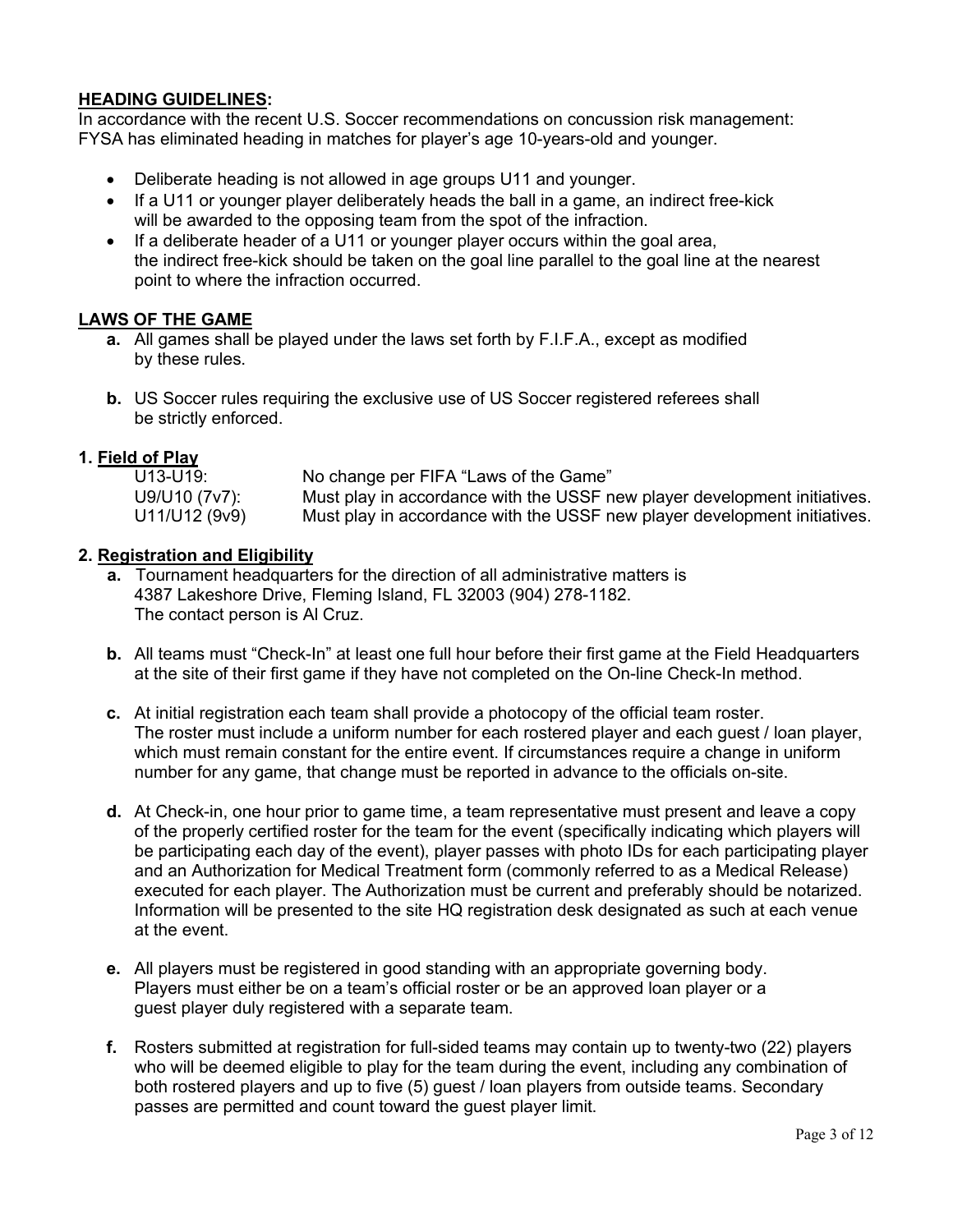- g. Up to eighteen (18) players may be in uniform and present on the team's sideline technical area for any single full-sided game at the event. The players eligible to participate in any given game can vary from game to game at the event, provided all the players used are listed on the roster submitted at registration. Any player ineligible for a given game may not be in the vicinity of the team's technical area if wearing a game jersey or team warm-up.
- h. Players may only play with a single team during the course of an event. Should a player appear on more than one roster, the first team with which the player participates on the field shall be deemed the player's primary team for the event. Should a player participate with more than one team, the player can be barred from further participation at the event with any team. Teams that allowed such player to participate can also be sanctioned with a forfeit in any game where such ineligible player was used, and the Tournament Committee may fashion such other remedies as are deemed appropriate under the circumstances.
- i. All players on the same team, rostered or guest, must use Player Passes from the same governing body.
- j. Teams must present picture identification cards issued by the team's Federation Organization member (USYS, AYSO, US Club, etc.). Teams from outside the State Association where the tournament is located must provide proof of permission to travel, if their governing body so requires.
- k. Foreign teams must present a passport at registration or, if from a nation from which the United States does not require a passport, proof of entry into the United States in a form that is accepted by the United States. Teams must present player picture identification cards. Teams must have a completed form from its Provincial or National Federation approving the team's participation in the tournament.

# 3. Number of Players

| U13 and Older   | Maximum (11) – Minimum (7) per side per FIFA |
|-----------------|----------------------------------------------|
| U11 and U12     | Maximum $(9)$ – Minimum $(6)$ per side       |
| $U09$ and $U10$ | Maximum $(7)$ – Minimum $(5)$ per side       |

## 4. Technical Are/Box, Laws of the Game, FIFA Rules

The technical area relates to matches played in game fields with a designated seated area for team officials, substitutes, and substituted players as outlined below:

The technical area shall only extend 1m (1-yd) on either side of the designated seated area and up to a distance of 1m (1-yd) from the touchline.

- Markings shall be used to define the area … temporary or permanent.
- Number of persons permitted to occupy the technical area is defined by the competition rules.
- Occupants of the technical area
	- $\circ$  are identified prior to match in accordance with the competition rules.
	- o must behave in a responsible manner.
	- o must remain in confines except in special circumstances; e.g. ATC or Doctor.
- Only one person at a time is authorized to convey tactical instructions from technical area.

# 5. Player's Equipment and Field Regulations

- a. All soccer equipment must adhere to F.I.F.A. laws. A player must not use equipment or wear anything that is dangerous to himself or another player (including any kind of jewelry).
- b. Shin guards are mandatory.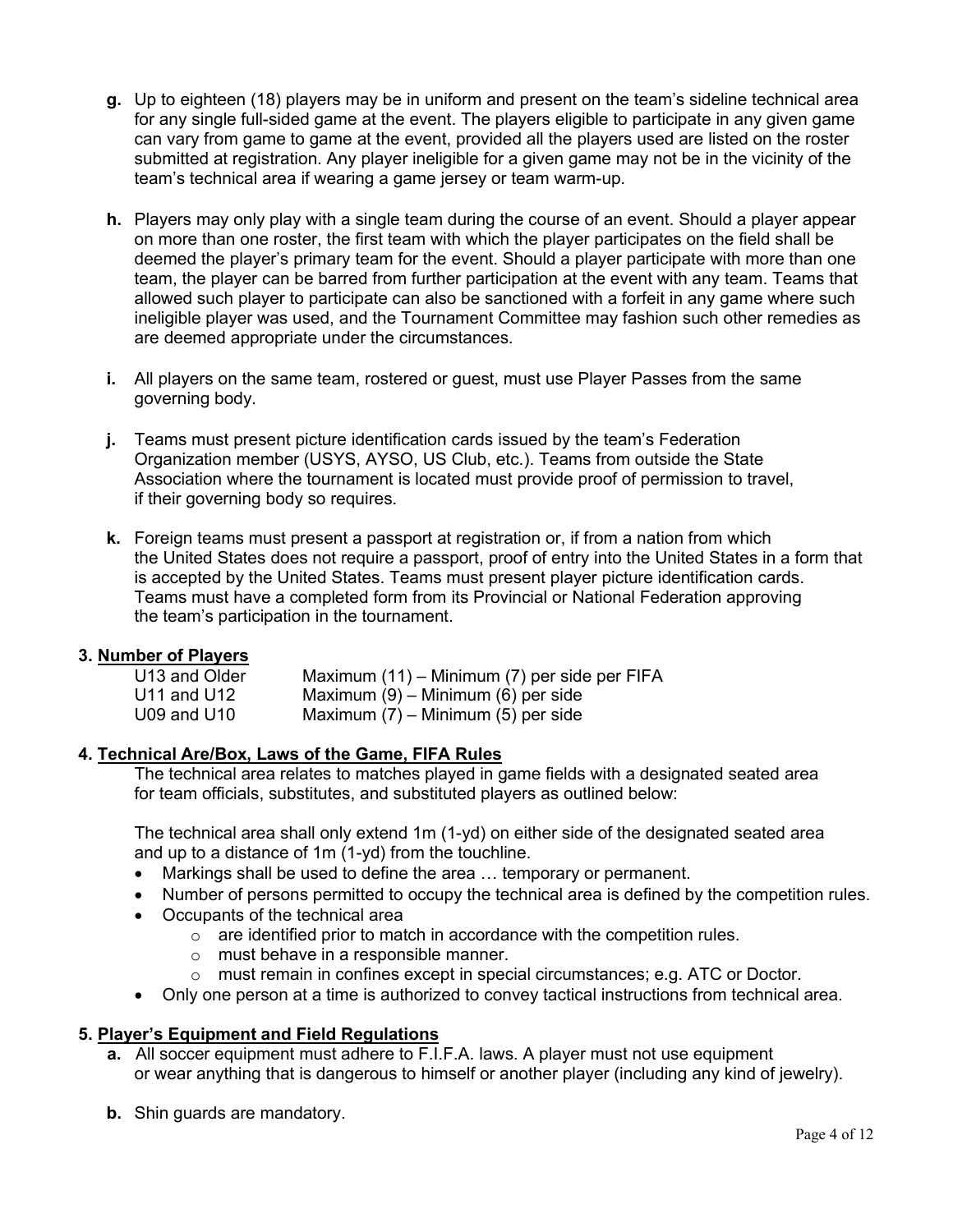c. Game Referee shall inspect all casts, braces and their protective coverings, and determine whether a player's participation presents an unreasonable risk to the player and/or the player's opponents.

Such determination is specific to the game for which the inspection is being conducted, and is independent of inspection and participation in other games at the tournament.

- d. Players' numbers must coincide with numbers listed on the roster.
- e. All teams must have two sets of jerseys in contrasting colors. All players must wear matching color team shorts and team socks; one set of each will be acceptable for the team.
- f. Game Day Uniform Jerseys (HOME Team Light Jersey, AWAY Team Dark Jersey) In the event that team colors are similar, the designated home team will change colors. The "home" team is the team listed first on the schedule, unless clearly designated otherwise.
- g. Each team's players and coaches shall take one side of the field, and all spectators shall take the opposite sideline. On the team's sideline, the home team has the choice of side with respect to the centerline, and coaches and players must stay within the technical area on their side.
- h. On the spectators' sideline, spectators are to remain behind the designated line. No one will be allowed behind either goal (end line).
- i. Player picture identification cards are required to be checked by the referee prior to each match.

## j. Orthopedic Policy 402.2

Orthopedic casts can be worn at any sanctioned FYSA tournament with written permission from a doctor and written approval from a Tournament Official; however, final judgement as to its safety is at the discretion of the Referee.

Soft braces can be worn with written approval from a doctor, and judgement as to its safety is the discretion of the referee.

#### k. Jewelry Policy 402.3

It is the policy of the FYSA that no player be allowed to wear ANY jewelry while participating in any FYSA sanctioned match. The only exception that may be allowed is a medical alert bracelet or necklace when taped to the body. The referee shall make the decision as to the safety of the player and referee's decision is final.

The taping of any earring shall not be permitted under any circumstances.

If the referee notices a player wearing jewelry while the match is in progress, the referee will instruct the player to remove the item at the next stoppage of play.

If the referee deems the jewelry to be dangerous to any player, then the match must be stopped to correct the situation.

#### 6. Substitutions

- a. Unlimited substitutions are allowed, with the referee's permission, at every stoppage. (Example, throw-ins, goal kicks, corner kicks, after goals, upon stoppages for fouls, etc.). Free substitution is allowed for all age groups unless teams are advised in advance otherwise.
- b. Players must be clearly standing and waiting AT THE MID-FIELD LINE to be substituted (and not merely waiting "in the vicinity of mid-field"), and the referee's assistant should be alerted, to the extent possible, of the request to substitute at the next stoppage of play.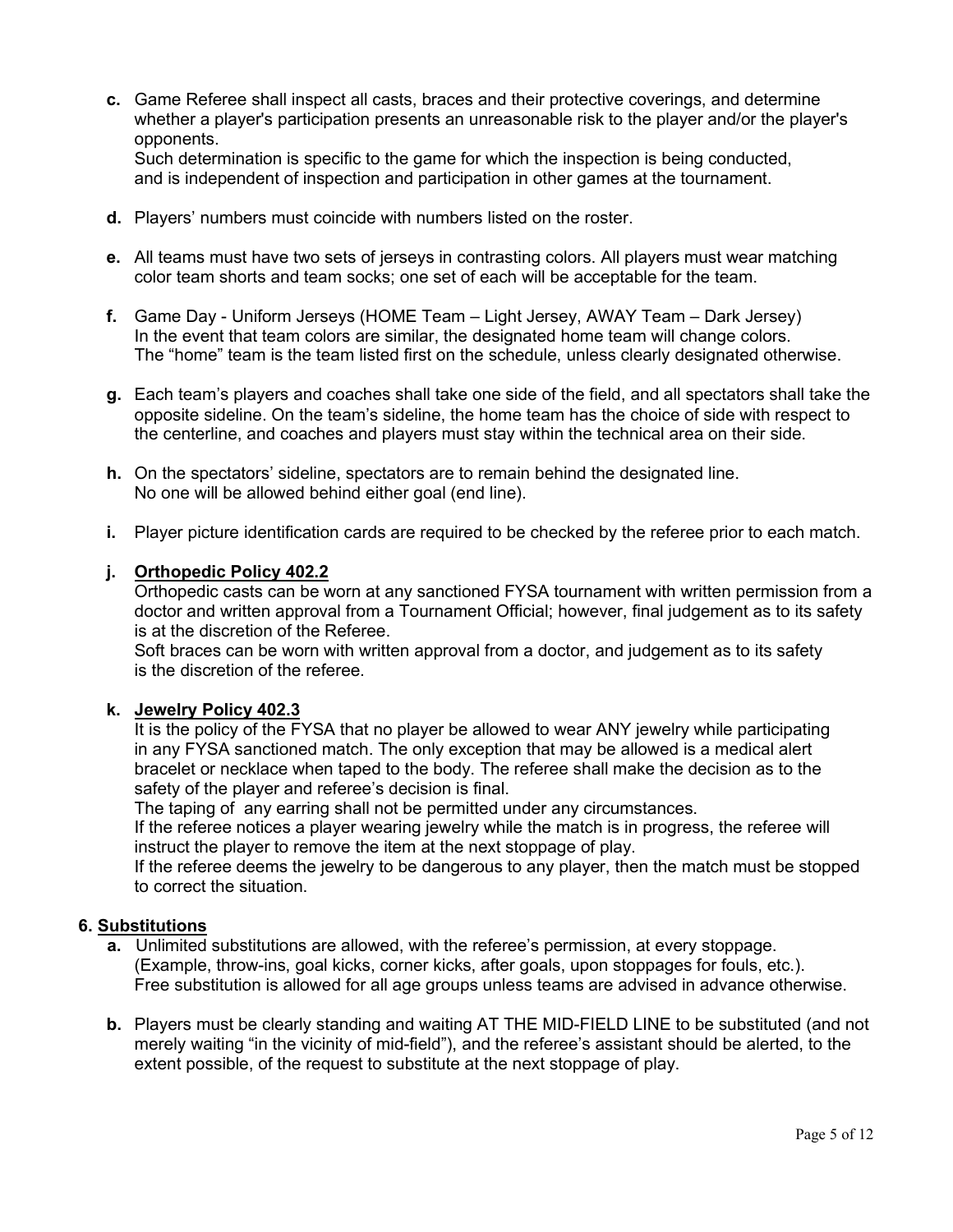c. Players standing at midfield should be substituted into the game at the next stoppage of play, unless they remove themselves from the mid-field position prior to the stoppage of play.

# 7. Game Duration & Ball Size

- a. Game durations are as follows:
	- U17 U19: are two (2) halves of forty (40) minutes each;
	- U15 U16: are two (2) halves of thirty-five (35) minutes each;
	- U13 U14: are two (2) halves of thirty (30) minutes each;
	- U11 U12: are two (2) halves of twenty-five (25) minutes each;
	- U09 U10: are two (2) halves of twenty-five (25) minutes each.
- b. FIFA Inspected/Approved size 5 balls shall be used at ages U13 through U19 and FIFA Inspected/Approved size 4 balls shall be used at ages U09 through U12.

# 8. Forfeit

- a. A fifteen (15) minute grace period will be allowed from scheduled kickoff time. Teams must be present and ready to play at the scheduled time or potentially forfeit the game. Nonetheless, Tournament officials are mindful that unforeseen circumstances may occur, and will have the option to shorten, reschedule or otherwise create such circumstances as will allow a game to be played on the field rather than be won by forfeit.
- b. A minimum of seven (7) players for 11v11 constitutes a team. Refer to Law 3 - Number of Payers … regarding minimum number of players.
- c. A forfeit will be recorded as a 4 0 result.
- d. The Tournament Committee will review abandoned games on a case-by-case basis.
- e. No team that forfeits a game will be eligible to win any championship awards at the event.
- f. The determination of the Tournament Committee is final.
- g. In the event that a forfeit is anticipated, teams will NOT release their players until the team manager has conferred with the Tournament Director / Committee. Teams must recognize that the cancellation of a competitive game may create a lost opportunity for an expected showcase evaluation for one or more players and is disrespectful to teams that travel significant distances to attend the Tournament. (The Tournament Committee will consider numerous possibilities to permitting game action, including the possible availability of guest players, mutual agreements to play 10v10, 9v9 or 8v8, or declaring a forfeit but then scrimmaging with guest players supplied by the opponent or otherwise.)

## 9. Mercy Rule

 a. Mercy Rule is implemented when the score has reached an 8-goal difference and one-half of tournament game duration for respective age group has been completed.

## 10. Inclement Weather

a. All teams and coaches must show up at the scheduled field and time regardless of weather conditions, unless otherwise notified by a League Official. Failure to appear may result in a forfeit, which is scored as a 4-0 loss, and may result in the rescheduling or loss of a team's future games at the Tournament.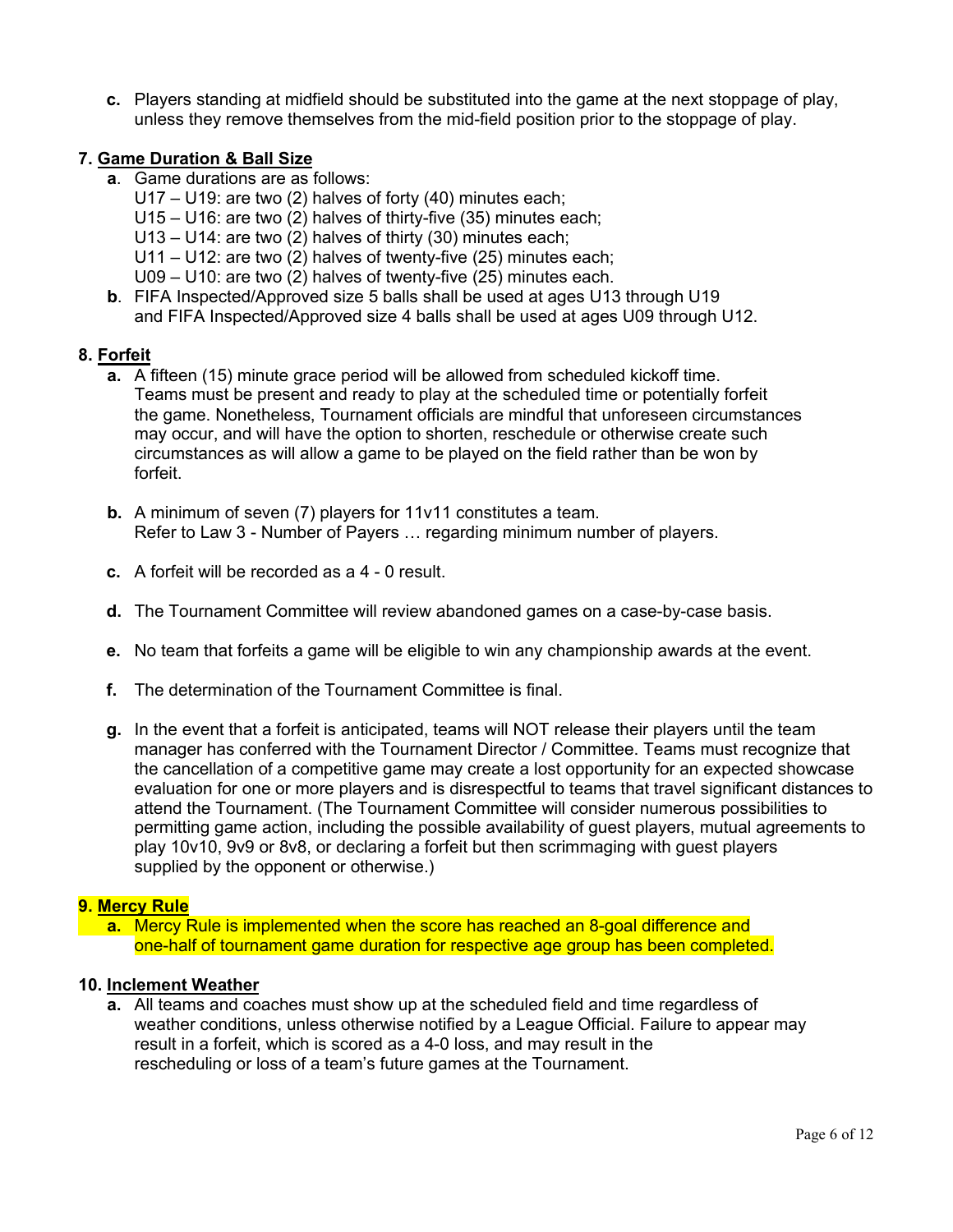- b. In the event of stoppage of play due to severe weather conditions, teams should retreat to a safe location; teams should ensure in advance that there is a means to communicate with team members in the event of stoppage. One team representative is required to report to the venue HQ fifteen minutes after stoppage has occurred, at which time notice will be provided whether the remaining schedule will be resumed, cancelled, modified or further postponed for another defined length of time, pending receipt of information allowing formulation of a definitive resolution. Do NOT assume comments by anyone other than Tournament personnel at HQ are authoritative on issues regarding the resumption or cancellation of the schedule in the event of stoppage.
- c. In the case of inclement weather, the Tournament Committee has the authority to change, cancel or reschedule any game and / or its format.
- d. The determination of the Committee is final. The Tournament Committee is comprised of the Tournament Director, Executive Director, Director of Coaching (Boys and Girls) and Tournament Registrar.

## 11. Discipline

- a. Coaches, players and spectators are required to conduct themselves within the Laws of the Game. It shall be solely the team's responsibility to determine the status of its' Players and Coaches. Any suspension from a tournament, local league, etc ., is the responsibility of the team to notify the Tournament Director of this suspension at the time of the player's check-in.
- b. All disciplinary measures imposed by the Tournament Committee shall be limited to participation in the Showcase. The Tournament Committee is comprised of the Tournament Director, Executive Director and Tournament Registrar.
- c. Notwithstanding section 8.b. above, cautions and ejections beyond the normal course of play (such as violent behavior, referee assault, outrageous conduct, racial, ethnic or sexual abuse) may be referred to, and in some cases are required to be referred to the appropriate league or governing body, which may pursue their own sanctions. This includes referral to the host league sponsoring the event.
- d. A player, manager or coach receiving a red card in a game will not complete the game in which the ejection occurred. In addition, they will be ineligible to participate in the next scheduled tournament game regardless of cause.
- e. A player, manager or coach accumulating 2 yellow cards in one game will normally be suspended for one game. Violent behavior may subject a player or coach to multiple game suspensions or ejection from the tournament. A player or coach receiving a single yellow card in multiple games will not be subject to a yellow card accumulation penalty. Suspended players and coaches will not be with the team during the next match(s). They can be on the opposite side of the field and watch the game as spectators, unless notified otherwise.
- f. Spectators ejected from the field must leave promptly, and failure to do so may result in forfeiture of the game in which their team is participating and / or resort to civil authorities.
- g. Additional penalties may be imposed, as deemed fit and necessary by the Tournament Committee.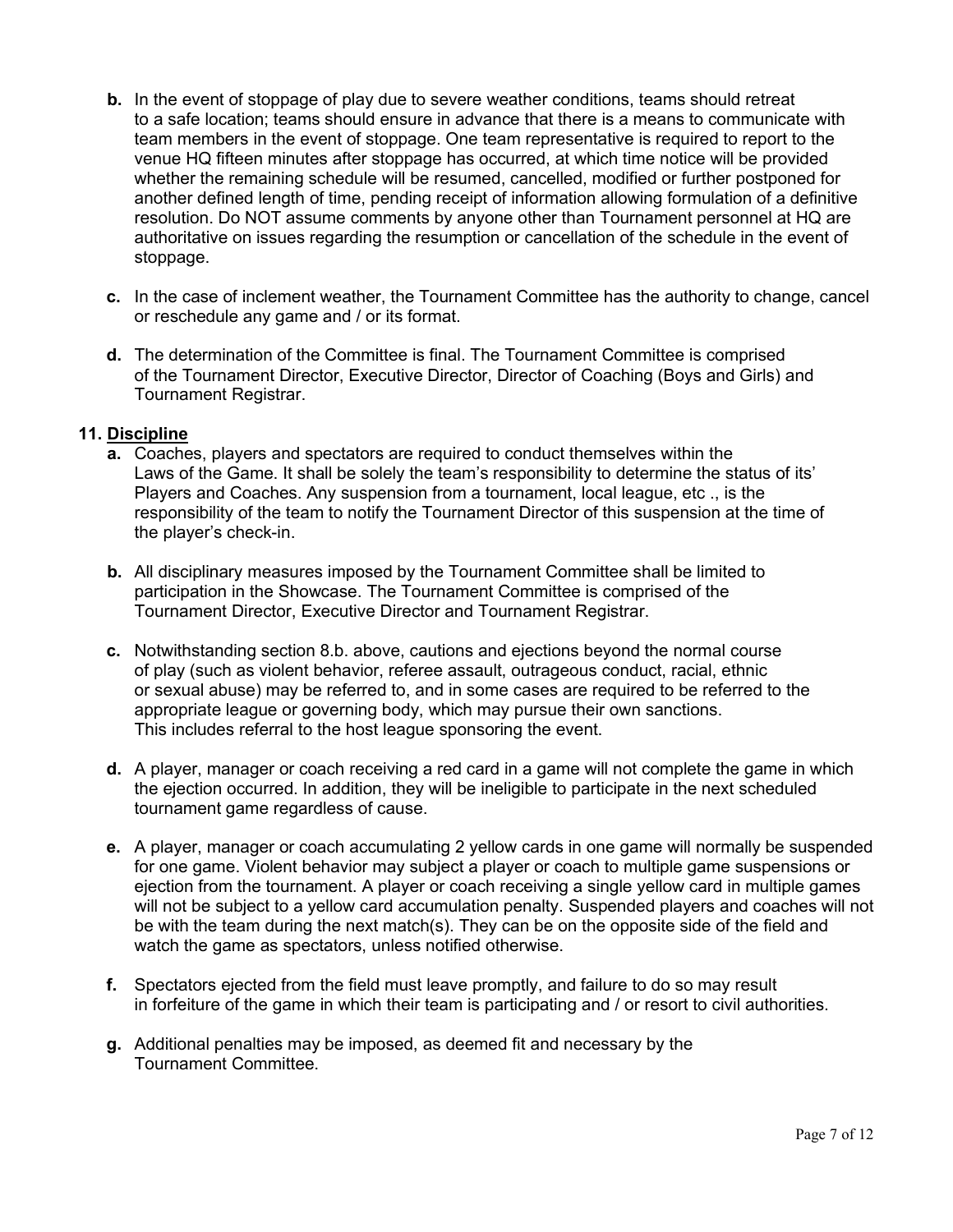h. Appeals and protests may be filed with the Tournament Committee immediately after the incident in question, and in all events before the next game involving the team in question is played. Such notices shall be lodged at the HQ station designated at each venue. The determination of the Tournament Committee, should a review be granted, is final.

Per FYSA Tournament Rule 504.1-Red Card suspension or send off suspensions can only be served with the team with which the suspension was earned in games played by their team. Players may not serve suspensions as "guest players."

All Players and Coaches/Managers shall be subject to FYSA Section 502 – Discipline and Sanctions.

A player, manager or coach ejected will have an automatic minimum of (1) game suspension regardless of cause for ejection.

Depending on the severity of the unacceptable conduct, the Tournament Committee may recommend the suspension for the duration of the tournament in accordance with FYSA requirements; with further disciplinary by the appropriate National and State Association, Federation or any USSF affiliated organization. The committee's recommendations must be available to the affected parties no later than the following next scheduled match.

At the conclusion of the Tournament, Player and/or Coaches Passes will be returned to the coach, even if the suspension has not been completed. A complete Discipline Report will be filed with the FYSA Office within 72-hours of the tournament's conclusion for possible further discipline.

## 12. Standings and Championships

- a. All game scores are recorded and will be posted on the website after the Tournament. During the event, manual scoreboards at HQ will be controlling, and any concerns about posted scores should be brought to the attention of the scorekeepers at HQ as soon as possible, and certainly before the start of any subsequent game.
- b. Game cards will be used by the referee to record game results and disciplinary actions. A team coach or team manager should approach the game referee following the game, verify the score and initial the gamecard. Referees are not required to search for team officials, as there may be limited recovery time between matches. Field marshals will collect the gamecards and deliver them to the HQ scorekeeper desk.
- c. U15 through U19 teams will play a Showcase format. Seeding results based on W-L-T record.
- d. Brackets created for Championship play, the following rules apply to Playoff Rounds:
	- 1. All U9 through U12 age groups will have Champion determined by format detailed in Rules: 12-d-2 through 12-d-5. All U13 through U19 age groups will have Champion determined by Group Play results. (No Final Matches)
	- 2. In a 8-team bracket, Group  $A 1^{st}$  Seed will play Group  $B 1^{st}$  Seed in a Final.
	- 3. In a 6-team bracket, Wildcard #1 will play Wildcard #2 in a Final.
	- 4. In a 5-team bracket, teams play a 4-game round robin schedule without playoff rounds. First, Second and Third places, etc. are determined solely by standings after Group Play.
	- 5. In a 4-team bracket, Group  $A 1$ <sup>st</sup> Seed will play Group  $A 2^{nd}$  Seed in a Final.

Brackets created for Championship play, the following rules apply to Group Play:

- 1. In Group Play, team standings are based on Win-Loss-Tie record.
- 2. Wins count for three (3) points, Ties count for one (1) point and zero (0) point for a Loss.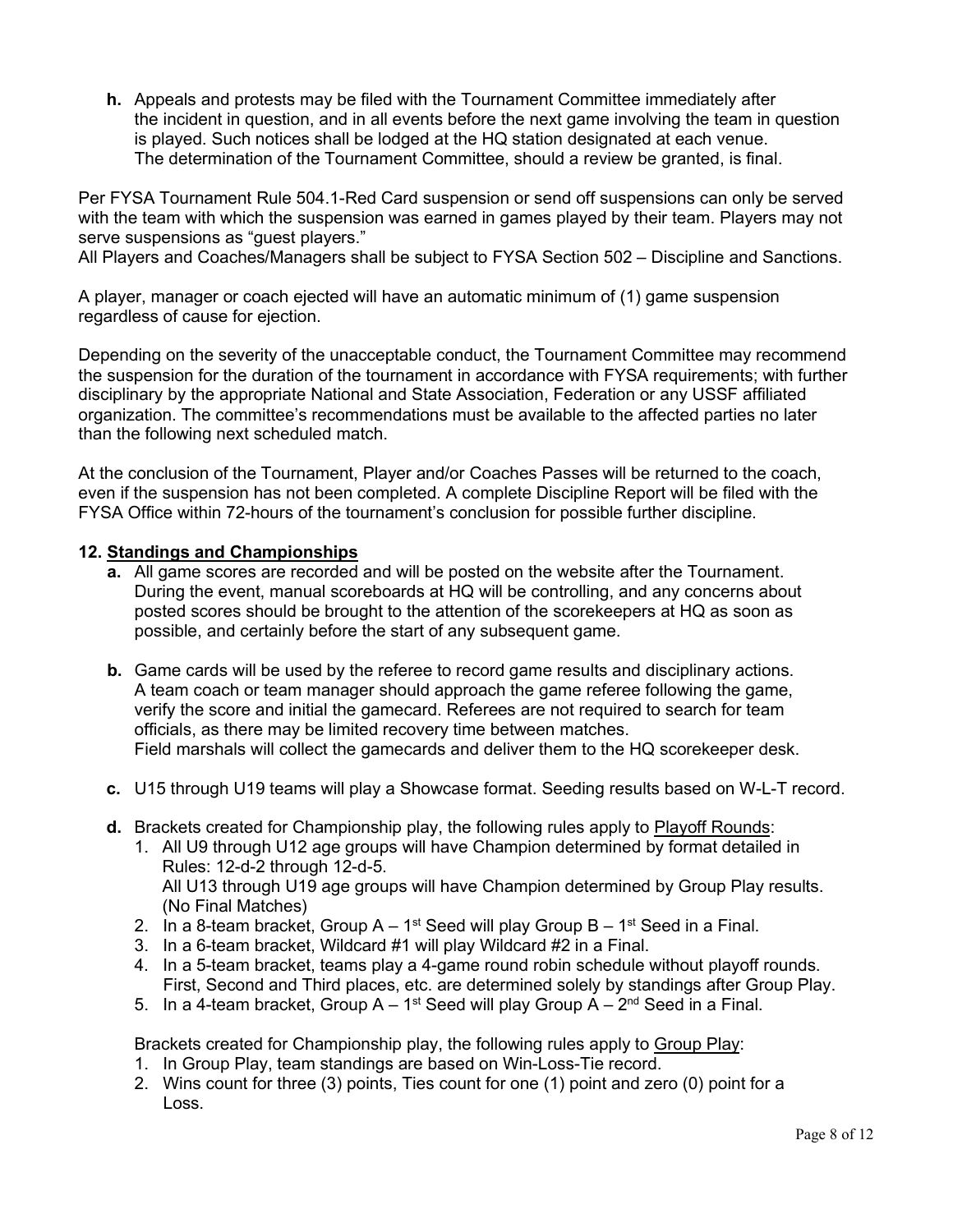- 3. Forfeits are recorded as a 4-0 score.
- 4. In the event of tie between two teams, "Head-to-Head" results determine placement.
- 5. In the further event of a tie, "Goal Differential" determines placement, with up to plus-4 or minus-4 units awarded per game.
- 6. In the further event of a tie, accumulated "Goals For" with a limit of 4 per game determines placement.
- 7. In the further event of a tie, accumulated "Goals Against" determines placement, favoring the teams that allowed the fewest goals.
- 8. Finally, teams will conduct a Penalty Spot Shootout. Should a team fail to show up for the scheduled shootout, the tiebreaker will be awarded to the team prepared to participate.
	- a. Each team will designate eleven players to take shots including one goalkeeper.
	- b. 5 initial shots per team, in an ABABABABAB pattern, until a decisive result is reached.
	- c. If still tied, single alternating penalty kicks, in an AB/AB pattern, until a decisive result is achieved.
	- d. Shootouts may be assigned to a designated goal, separate from the field the game was played on, if necessary for tournament schedule purposes.

## 13. Tournament Entry Fee Returns/Refunds:

- a. within 5-days after notification that the team's application has not been accepted.
- b. within 5-days of cancellation of the tournament prior to first date of tournament play. Reference Rule 15. General Information (d)
- c. within 10-days of withdrawal request of the application by a team prior to acceptance of that application by the tournament.
- d. after a team is "Accepted", the following time restrictions apply regarding withdrawal requests.
	- 50% Refund after a team has been "Accepted".
	- No Refunds after February1, 2022.

FYSA Rules 902.10 Any team that will not be permitted to play in the contracted age group shall have the option to withdraw and receive a full refund of all entry fees. All tournaments shall notify any participant not less than 15-days prior to the beginning of the tournament if any age group advertised will not be offered.

## 14. Communications

- a. The official Tournament website is found at "www.unitedsoccershowcase.org".
- b. Teams are responsible for accessing the website for schedules and other relevant information. Note that upon accessing a frequently updated webpage, individuals should click Refresh on their web Browsers to ensure that the information being accessed is the most current.
- c. Teams must provide a valid cell phone number on their registration application for sole-purpose of communications in the event of weather-related issues or schedule conflicts. The Team Contact's cell phone must be in operation over the course of the event.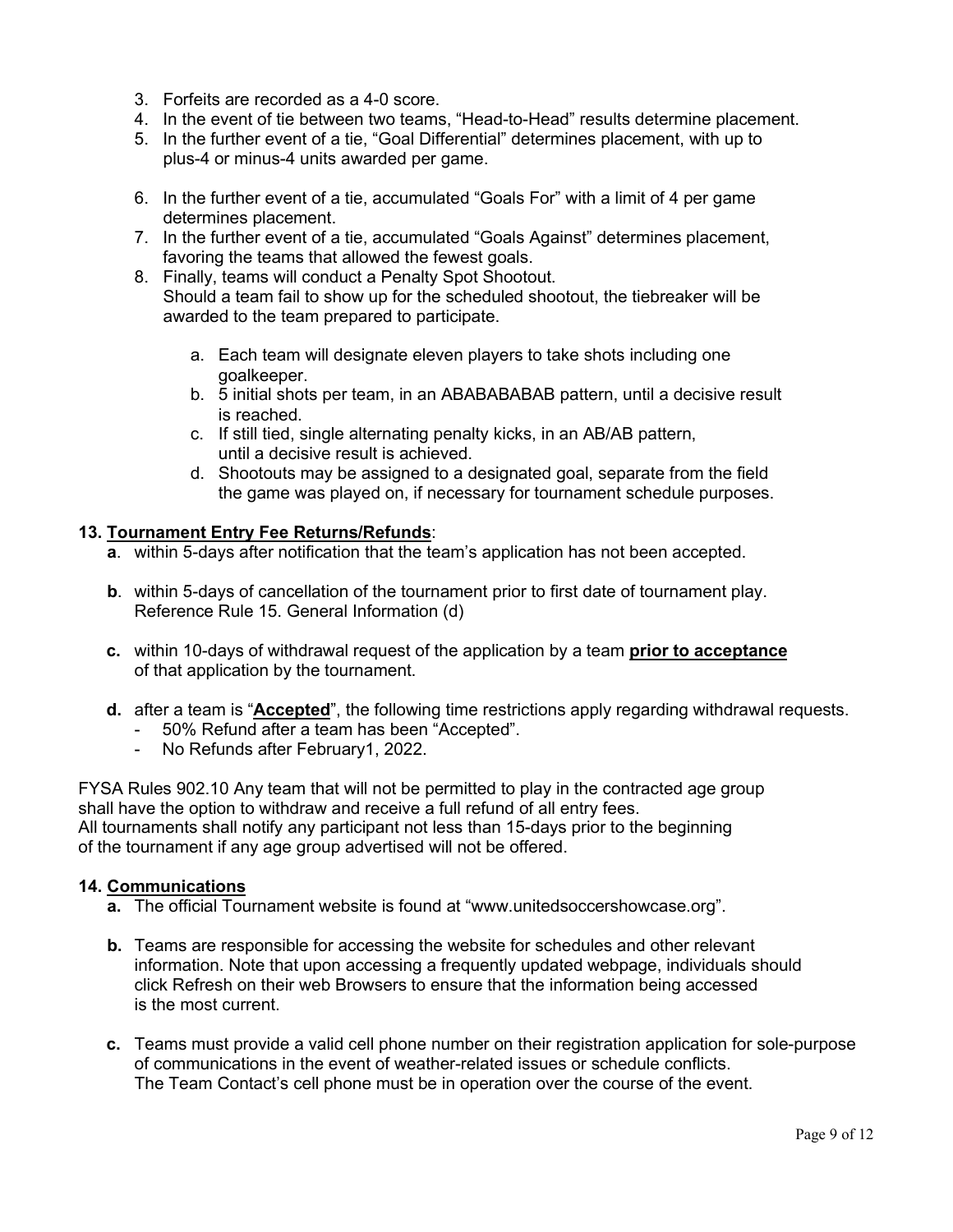d. Event officials will attempt to post messages on the Schedule Homepage, email and text team contacts and members, and call contact cell phone numbers to provide necessary information, but are not responsible for any failure to reach any given team or its members, during the course of an event. Alerts may also be sent through Twitter at: **@untdsoccer\_ccsc** 

## 15. General Information

- a. Only USSF registered Referees will be utilized, assigned by a USSF certified Ref Assignor.
- b. Coaches, players and their fans are expected to conduct themselves within the Spirit of the game. In this regard the Tournament Committee reserves the right to take disciplinary action as necessary.
- c. Only individuals with a valid Driver's License may operate a golf cart or other motorized vehicle at the event. No unauthorized use is permitted.
- d. In the event, that the tournament is cancelled prior to the start of play (Feb. 25, 2022), teams will receive no less than a 70% refund of their entry fee, or a credit toward a future event, at their option. In the event, that the tournament is shortened after play has commenced, any refunds or credits will be solely at the discretion of the Tournament Committee.
- e. Under no circumstances will the Tournament Committee or staff be responsible for any part of any other expenses, incurred by any team due to, but not limited to, part or whole cancellation of the Showcase due to circumstances beyond the Committee's control. (e.g., weather, facility operations, road closings, etc.)
- f. The Tournament Committee reserves the right to decide on any/all matters and its interpretation of these rules shall be final. No protests will be entertained upon final decision. No team or team official shall claim that the Tournament Committee approved a divergence from the posted Rules and Regulations unless they can provide documentation of such approval in writing.
- g. All teams shall shake hands at the end of each game as a gesture of friendship and sportsmanship.
- h. Referee decisions may not be protested or disputed.
- i. The Tournament Committee may photograph and / or video participants and spectators at the event, on the playing fields, in areas adjacent to the fields, at the medal stand and in food and event courts adjoining the event. Such images may be posted on websites and in social media, and used in connection with providing information about, and coverage of the event. No individuals will be identified by name in connection with such images, without their consent.
- j. Teams, players, coaches and team officials acknowledge, by their participation in the event, that they have reviewed these rules and regulations as instructed in several communications and postings prior to the event, and that they will abide by said rules and regulations.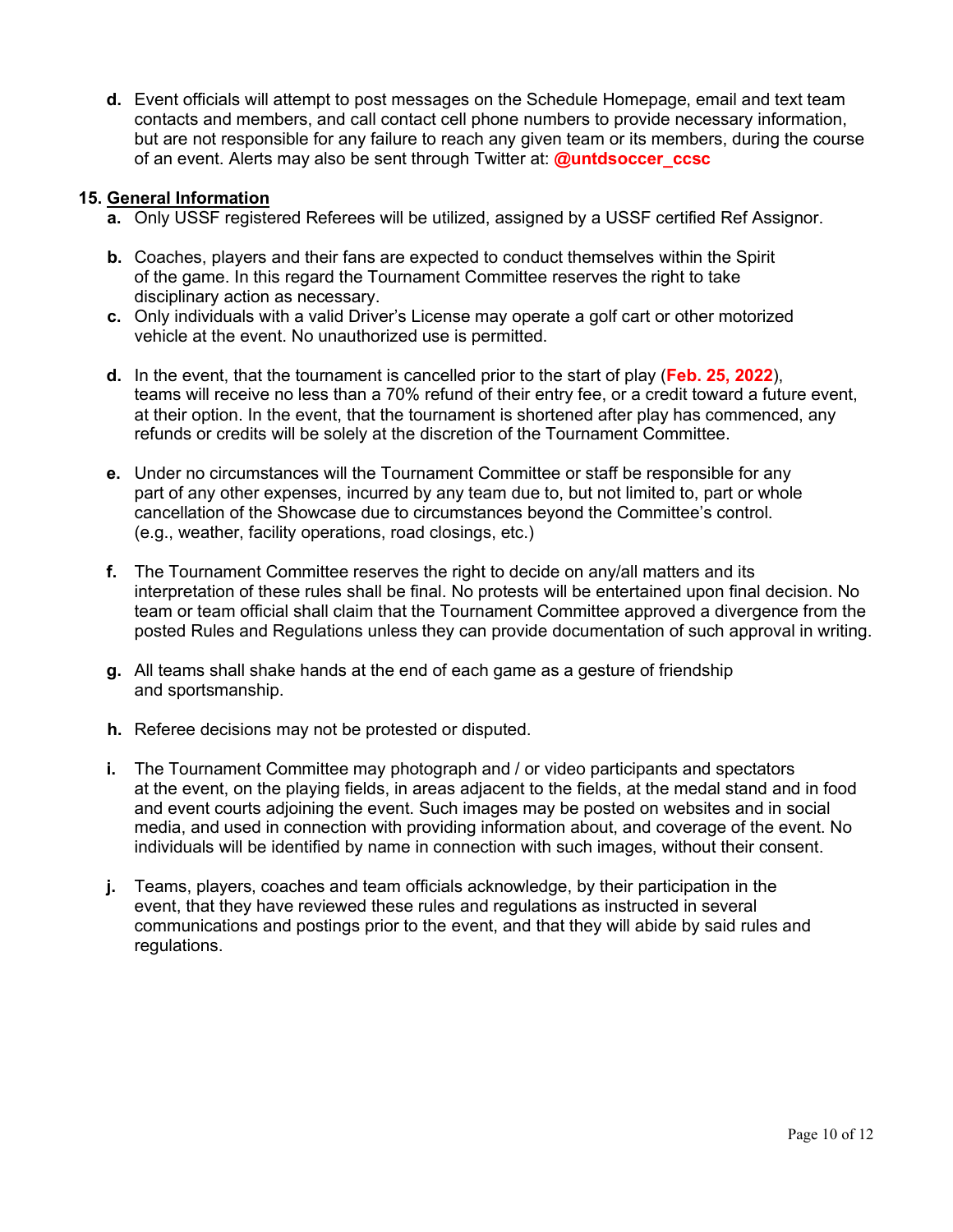# UNITED SOCCER SHOWCASE - KEY PROCEDURES SHEET

# CHAMPIONSHIP PLAY (when applicable)

- Team standings based on Win-Loss record.
- Three points for Win, One point for Draw, Zero points for Loss.
- Forfeits are recorded as a 4-0 score.
- In the event of a 2-way tie only, determination is as follows:
	- Head-to-Head
	- Goal Differential
	- Goals FOR
	- Goals AGAINST
	- Penalty Kicks
- "Goal Differential" is determined with up to plus-4 or minus-4 units awarded per game.
- "Goals For" (max 4/per game) followed by "Goals Against" will be used to determine the winner.
- Finally, Penalty Spot Shootout shall be used.
- Playoff Games ending in a tie score at the end of regulation time shall proceed directly to a Penalty Spot Shootout.

# PENALTY SPOT SHOOTOUT PROCEDURE

- 5 initial shots per team, in an ABABABABAB pattern, until a decisive result is reached.
- If still tied, single alternating penalty kicks, in an AB/AB pattern, until a decisive result is achieved.
- Only players on the field at the end of the game can kick.
- All players must kick before any can kick a second time.
- Shootouts may be moved to a designated area.

## WEATHER ISSUES; GAME STOPPAGE / RESUMPTION

- If weather concerns exist just prior to the event, the online Schedule Homepage will provide updates the evening before the first day, and updates as warranted.
- TWITTER will also be used to send updates. Follow **@untdsoccer\_ccsc**
- Teams should have a pre-determined communications procedure as their Team Contact is informed of determinations about weather delays, playoffs, etc.
- During play, games may be interrupted by the referee or field marshal for lightning or severe downpour.
- Twenty minutes after game interruption, the Team Contact must report to HQ, for announcement of game resumption, game cancellation or postponement of final decision until a subsequent check-in time. Decisions as to new time slots and game lengths may also be announced.
- Generally, games that have reached halftime will not be resumed, and their result will be final.

# CONDUCT FOR PLAYERS, STAFF AND FANS

- Obey all traffic directives and speed limits. Parking Lot Speed Limit: 10 MPH
- Park in designated spaces only. No parking on grass.
- No smoking on or near playing fields.
- No alcoholic beverages on premises.
- Use only designated sanitary facilities.
- No pets or animals on grounds.
- Use trash receptacles & clean up after your team.
- HQ has a printout of the mobile numbers entered for the Team Contact on the online Registration. Each team should ensure that its Contact's mobile phone number has been correctly provided and that it is in operation during the event.
- If possible, the Committee will attempt to contact that number in the event of schedule or field changes, shootouts needed to determine group winners, inquiries about game results, etc.